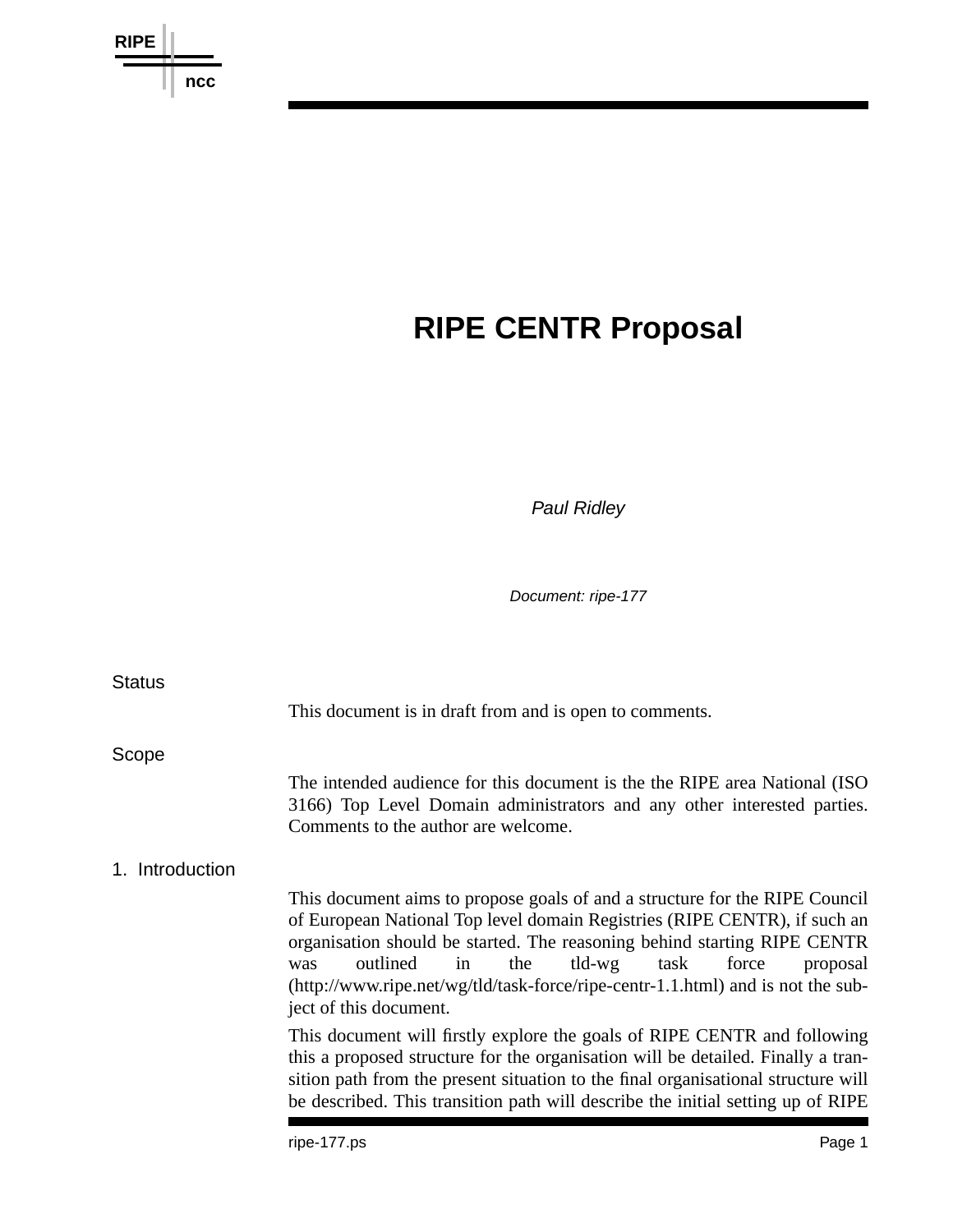

CENTR as a project, with the full step to a seperate independant organisation taking place after a period of approximately eighteen months.

### 2. Goals of RIPE CENTR

The goals of an organisation although being its guiding light are not fixed in stone. The future membership of RIPE CENTR would follow, amend or discard and initial goals set. The initial goals of the organisation will be taken from the discusssions of the tld-wg. The individual goals are listed below but they all fit into the general framework of acting as a link between IANA and the individual RIPE area n-tlds in the bottom-up structure of top level domain hierarchy, and improving coordination and cooperation between individual RIPE area n-tlds.

The proposed goals are:

- Fund and be involved in IANA goverence as part of the global Internet hierarchy
- Act as a channel for nTLD liaison with other external parties
- Give regular reports to members of developments in TLD area
- Carry out activities as approved by the members. It is proposed that the initial activities are those defined by the tld-wg. These activities are listed and prioritised in the tld-wg Workplan (http://www.ripe.net/wg/tld/workplan.html). At present the workplan item with the highest priority is the documentation of individual nTLD policies and pricing models. Once documented this data, in addition to being a useful public information source, could be used to recommend best practices and pricing models.
- 3. Proposed organisational structure

Two guiding principles determine the organisational structure of RIPE CENTR. One principle is that the structure should support bottom-up governence, i.e. that the members are the ones who govern the organisation and determine the policies. The second principle is the scope of the membership. All national (ISO 3166) top level domain registires that fall within the RIPE area should be members of the RIPE CENTR.

The principles behind RIPE CENTR and its role are very similar to those of the RIPE NCC, the only main difference being that the members of the RIPE NCC have a common interest in IP numbers, whereas the members of RIPE CENTR have a common interest in domain names. Since its inception in 1992 the RIPE NCC has evolved into a structure that successfully supports a bottom-up hierarchy. Thus due to the similarities and to avoid reinventing a well working wheel it would seem sensible to base the structure of RIPE CENTR on that of RIPE NCC. Following this course of action would mean that RIPE CENTR would have the following key organisational elements: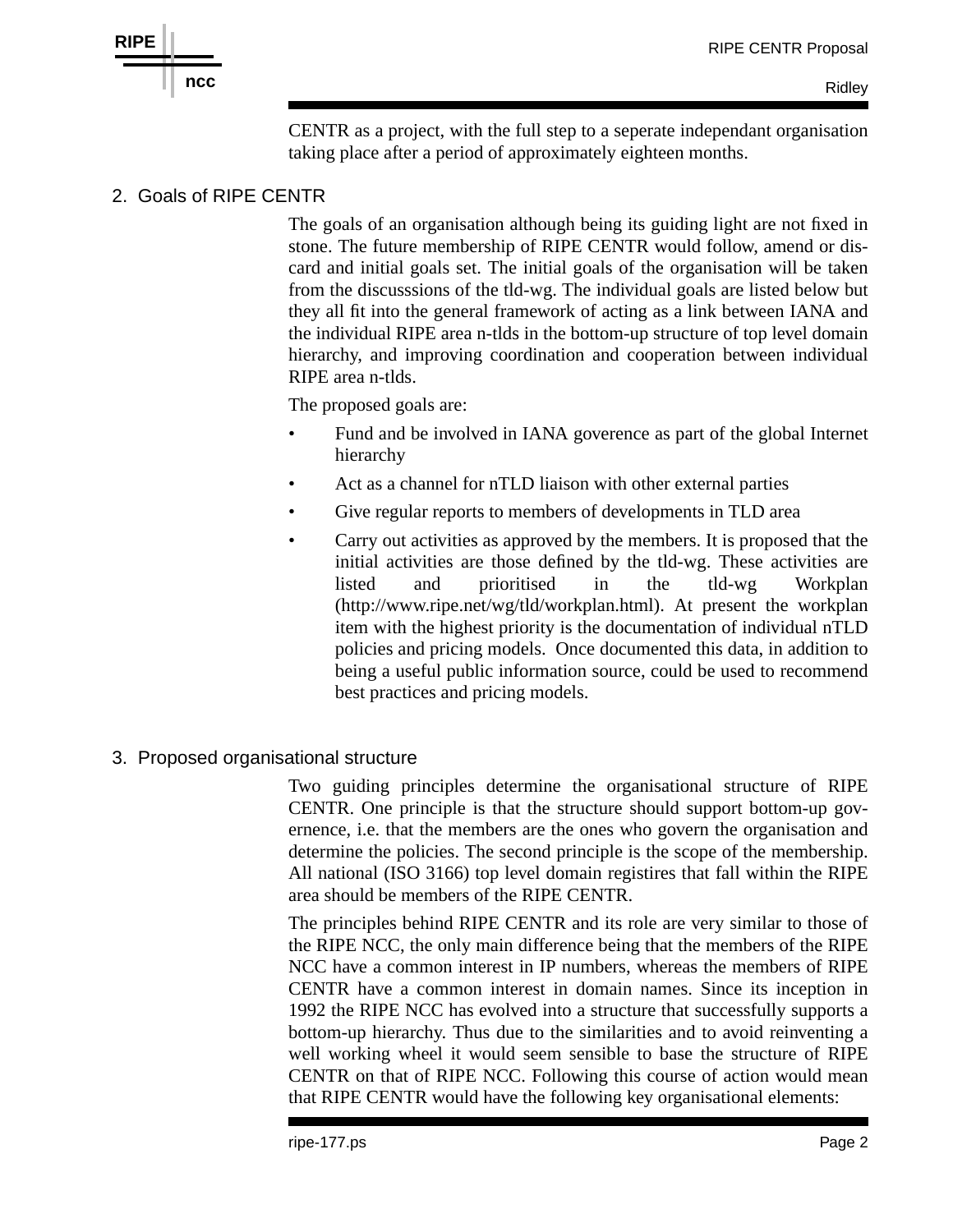

**RIPE**

- It should be a not for profit association with three organisational bodies; the general assembly; and the executive board; and the management.
- All members are in the general assembly and it is this body that has the final say in all matters.
- The executive board is chosen by the general assembly. It is responsible for day-to-day governence of RIPE CENTR.
- The management reports directly to the executive board and ultimately to the general assembly. It is responsible for all day-to-day operational matters.
- Policy of RIPE CENTR is ultimately decided by the general assembly, who meet at least once a year, and continuously discuss via e-mail.
- All funding for RIPE CENTR comes from the members, and not from other external parties.

## 4. Transition path

It is essential that the final RIPE CENTR structure be stable and have overwhelming consensus. This process will not happen overnight and many areas are still open. There may even be individual n-tld registries who do not yet see then need for RIPE CENTR. However this does not mean that a voluntary interim activity cannot be set up. There are many potential activities of RIPE CENTR that would be better served if work started on them in the short term as opposed to waiting until full consensus and preparation work is completed.

With the above in mind, it is proposed that an interim RIPE CENTR project be started. This project could start on various identified activities. As well as the benefit of having these activites started earlier without rushing the formal set up of RIPE CENTR, an interim project would give more insight as to the needs of the future formal organisation, and may well convince the undecided people of the benefit gained from such an organisation.

Various aspects of starting such a project need attention. The most critical aspects are detailed below with a proposal of how they should be tackled.

## 4.1. Contributors

In the same way as the formal organisation, the RIPE CENTR project needs to be bottom-up in structure. Therefore it needs contributors to guide and fund it. The scope of contributors for the project should be same as that of members for the final organisation, i.e. all RIPE area national (ISO 3166) top level domain registries. Contribution should be on a voluntary basis. Contribution would involve the signing of a contrct with RIPE NCC for the support of RIPE CENTR. By signing such a contract the contributor would not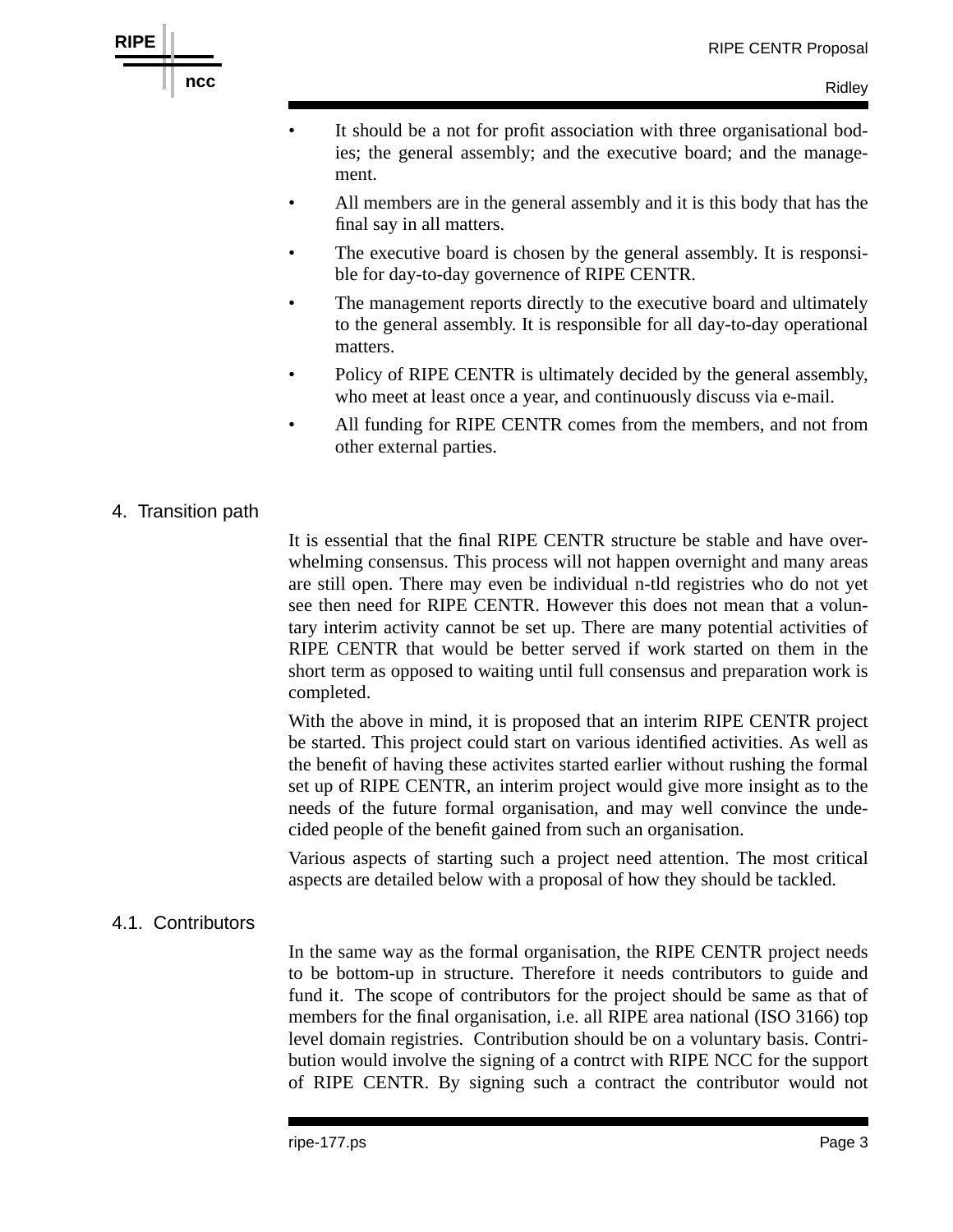



Ridley

become a member of RIPE NCC.

If RIPE CENTR shoudl terminate being a RIPE NCC project then any remaining funds would be proportionately returned to the contributors or could be given to any follow-up organisation.

#### 4.2. Funding

Funding for the project will be exclusively found from the members. The level of funding will depend upon the scope of the project and the number of members. In general though the funding will have to meet two costs; the partial funding of IANA; and the covering of costs incurred in the execution of the activities defined by the members.

A draft budget can be found at Appendix A.

#### 4.3. Location

The choosing of a location to house the RIPE CENTR project is not necessarily the same as the choosing of a location for the future RIPE CENTR organisation. This proposal only discusses the location of the RIPE CENTR project.

It is proposed that the RIPE NCC host the RIPE CENTR project. The reasons for choosing the RIPE NCC as opposed to another location are varied, but the most important ones are:

- For this project to succeed it has to be seen as totally impartial and be able to immediately have credibility. By being hosted by RIPE NCC, which has built up a well known and respected position of impartiality within the Internet governence hierarchy over the last six years, and using certain RIPE NCC resources, the RIPE CENTR project will immediately have a headstart.
- The RIPE NCC has also gained a lot of experience in the managing of a bottom-up structure accross an identicel geographical area which will be of benefit to the RIPE CENTR project.
- If hosted by the RIPE NCC initial communication with IANA will be easier since communication channels and contacts are already in use.
- The RIPE NCC administration is already handling an similar membership fee budgeting and charging system, thus the addition of the RIPE CENTR activities would not be disruptive and could be easily accomodated.
- The RIPE NCC has experience of successfully nuturing projects e.g. the PRIDE project, which once mature enough become independant.

#### 4.4. Staff

It is proposed that the staffing of the RIPE CENTR project be kept to a minimum until the future of the project is guaranteed. The initial staffing would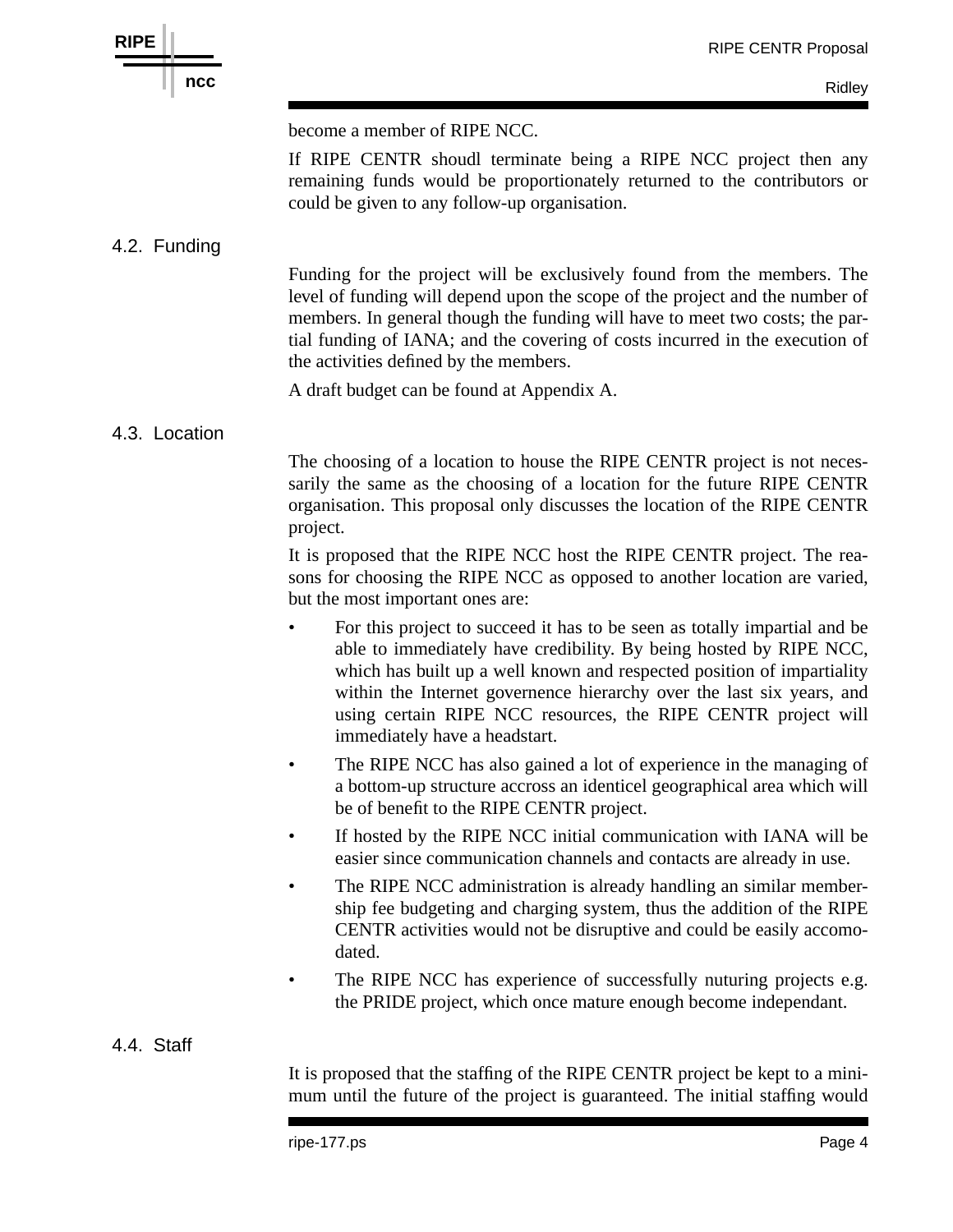be one full-time RIPE NCC employee (RIPE CENTR Manager) for project management, liasion, and activity coordination, and various other RIPE NCC employees or consultants on an ad-hoc basis as their skills were needed.

Please note that this is the initial staffing level. If then workload increases or new activities are taken on then of course the staffing levels can, after approval of the project contributors and RIPE NCC, be raised.

# 4.5. Operations

The activities of RIPE CENTR will be carried out by the RIPE NCC, in the form of those staff members allocated to this project. The RIPE CENTR Manager will, after consultation with the project contributors and the tld-wg, propose an activity plan to the contributors for their approval. Only once approved by the contributors and by RIPE NCC (as the legally responsible body) will an activity plan be executed.

Communication between the contributors and the staff would take place via a RIPE NCC maintained mailing list (seperate from the tld-wg list). The RIPE CENTR project would publish all documents and project results on the RIPE NCC web site.

## 4.6. Time Frame

The following time frame is proposed for the creation of the RIPE CENTR project and the future RIPE CENTR organisation.

28 Jan 98 (RIPE 29, Amsterdam)

- RIPE CENTR project proposal presented to the tld-wg for discussion.
- The Proposal is simultaneously sent to all potential members.

Feb 98

• Principle consensus is reached that the project will be hosted by the RIPE NCC, and the what structure the project will take.

Mar 98

• Based upon consensus reached in February operational plans and budgets and funding requirements for the RIPE CENTR project are published.

Mar-Apr 98

• RIPE area ISO 3166 top level domain registries volunteer to be contributors of the RIPE CENTR project and fund the project.

20 May 98 (RIPE 30, Stockholm)

- The final structure of the RIPE CENTR project is presented along with the initial list of contributors.
- The initial group of contributors have the first meeting to decide on activity priorities.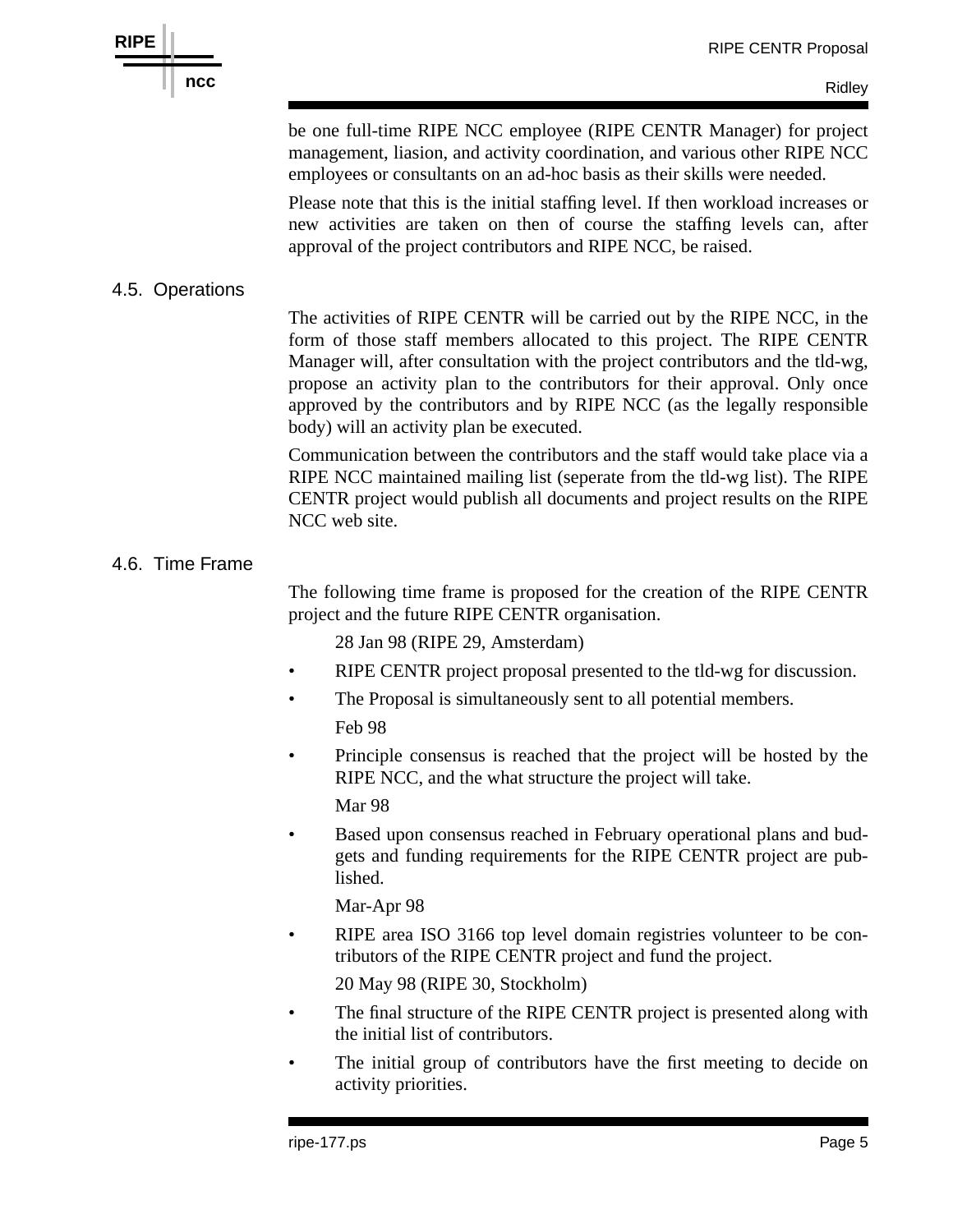

Jun 98

- The RIPE CENTR project becomes operational. Jun 99
- The RIPE CENTR project is assessed by its contributors as to whether it should continue. If it is seen to be successful plans should be made to create the independant RIPE CENTR organisation.

2000

• The independant RIPE CENTR organisation is established.